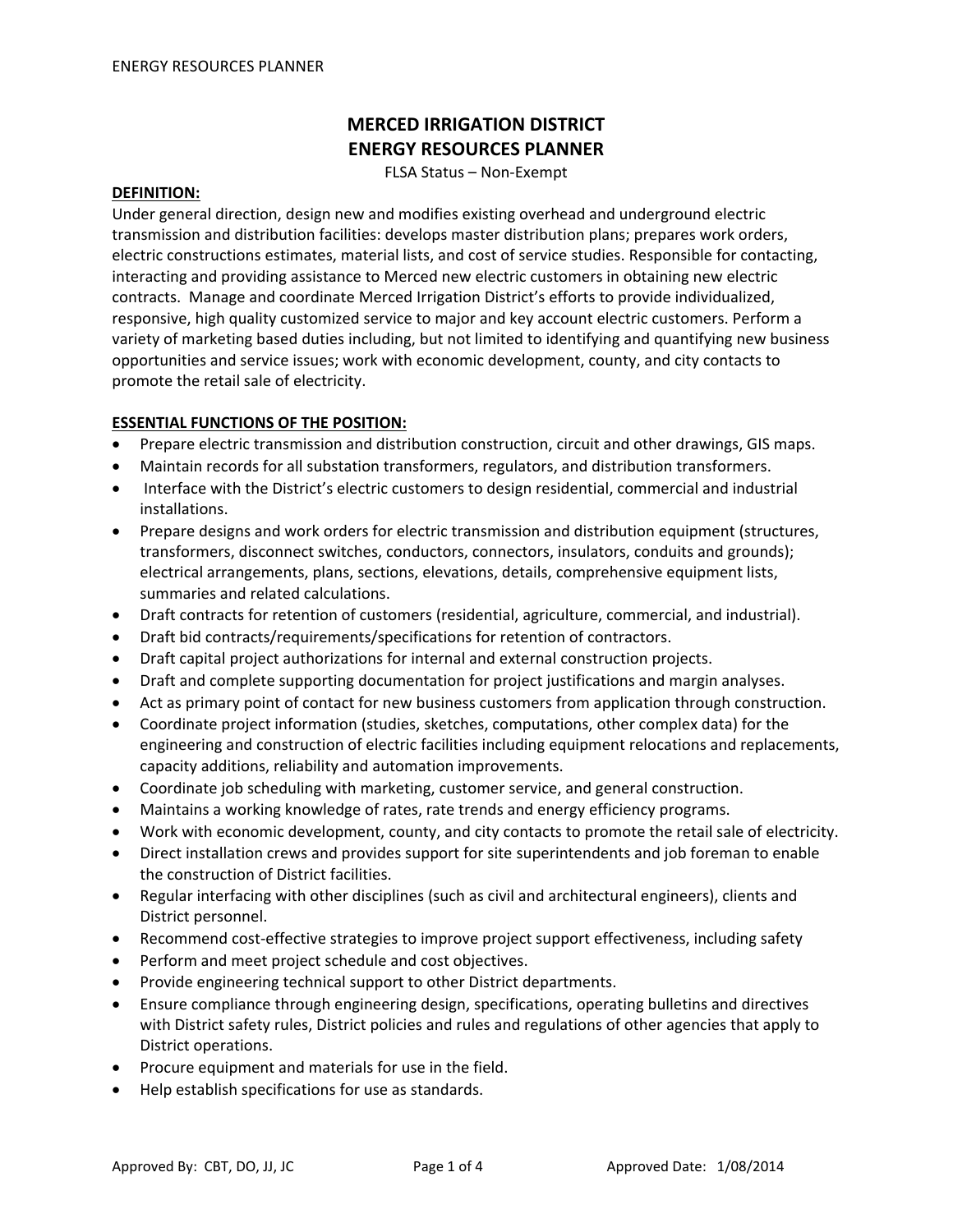- Recommends and assists in implementation and evaluation of goals, objectives, and practices for providing effective and efficient utility related customer services.
- Serves, upon request, as the "dry" utility coordinator to perform duties as outlined in the Joint Trench Coordination Responsibilities.
- Draft clear and concise customer communications as required, including, but not limited to contracts, load sheets, service memorandums, invoicing for miscellaneous electric fees, written transmittals and documentation of information.
- Prepare a variety of reports to keep management informed of program/project status; develop qualitative and quantitative measures to evaluate program/project financial status, customer satisfaction, contractor performance and public relations, and recommends modifications to increase effectiveness; conducts research and performs analyses to make recommendations to management‐related program design.
- Participate in site visits to current business customers to provide electrical service options and provide reports to these clients defining applicable electrical connection costs, rate analysis, economic incentives and energy efficiency incentives.
- Review contract/commitments to ensure consistency with relevant rates, rules and policies.
- Perform other duties as requested, directed, or assigned.

### **QUALIFICATIONS:**

Any combination of experience and education that would prepare the candidate for the duties and responsibilities of the position is acceptable.

### **Education:**

• Two (2) years of college with substantial course work in engineering to include drafting, computer aided design, basic electrical theory and mathematics at the trigonometry level. Bachelor's degree is a plus.

### **Experience:**

• Two (2) years of Experience in the electrical power industry.

### **Ability to:**

- Prepare, maintain and revise detailed drawings, schematics, sketches and maps both manually and using computer aided design software (AutoCAD).
- Post completed work orders and service orders to GIS Map and associated Data Base.
- Maintains records in GIS for all equipment located on poles and underground installations.
- Work effectively with other departments, agencies, contractors, customers and developers. Intermediate computer application skills.
- Solve complex problems.
- Multi-task with several complex and demanding concurrent projects.
- Communicate clearly and concisely, orally and in writing.

### **Knowledge of:**

- Utility engineering principles, practices, and terminology.
- Working knowledge of National Electrical Safety Code, National Electrical Code, and Merced, Livingston, and Atwater cities Electrical Ordinance.
- Knowledge of overhead and underground construction standards and required materials.
- Knowledge of surveying techniques.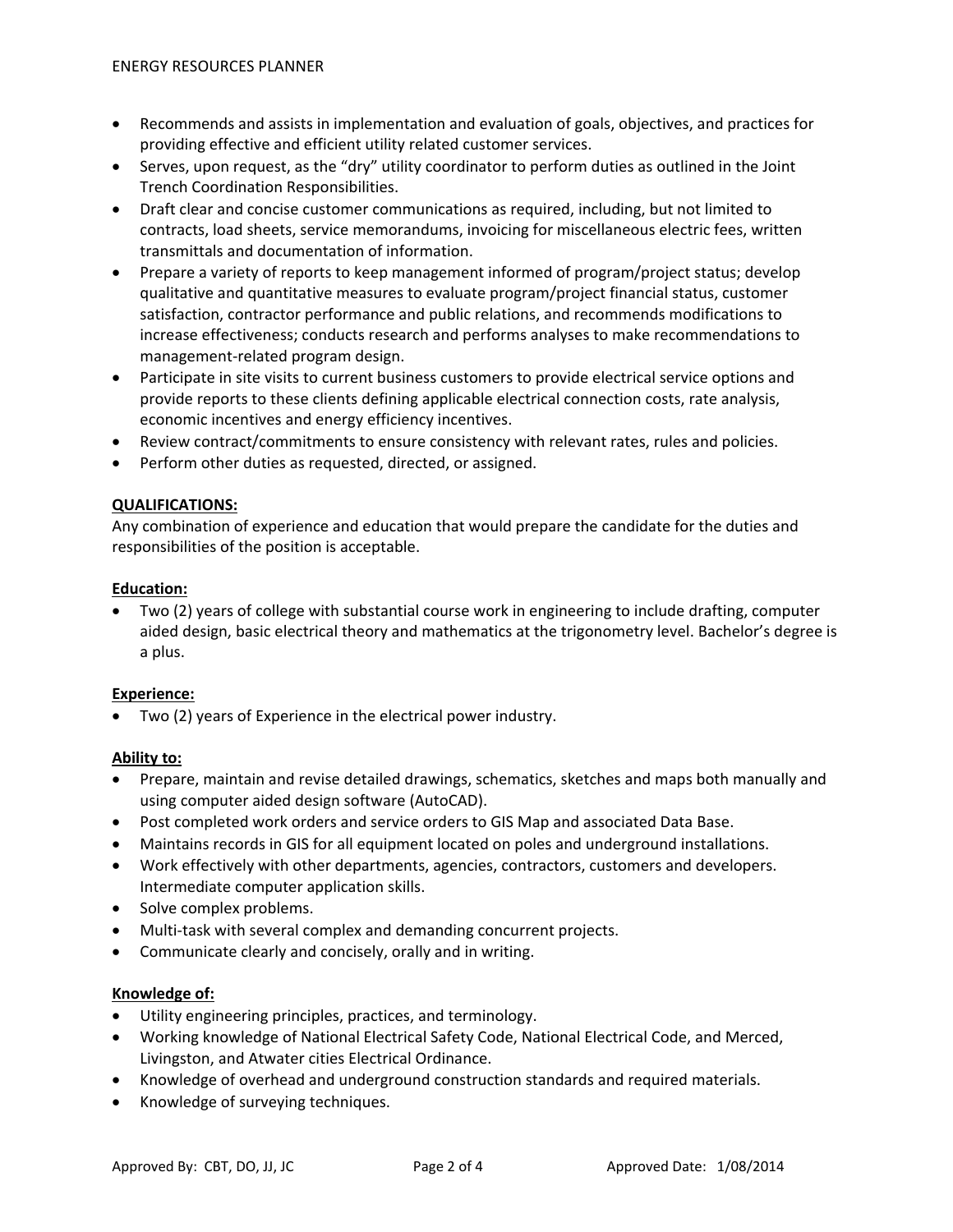- Knowledge of GIS mapping and Data Base.
- Basic electrical theory, General Orders #95, #128 and #165, N.E.S.C and District Electric Rules.
- Ability to follow written and verbal instructions: ability to communicate both verbally and in writing: ability to work well with the public.

## **Necessary Special Requirement:**

- Personal computer including word processing and spreadsheet software; phone; copy and fax machine, and other equipment pertaining to this position.
- A valid California Class C Driver License and the ability to maintain insurability under the District's vehicle insurance program.
- Abide by all District policies, guidelines and rules.

## **ENVIRONMENTAL FACTORS:**

- Exposure to the sun: 50% or less work time spent outside a building and exposed to the sun.
- Irregular or extended work hours: Occasionally required to change working hours or work overtime.
- Work performed in an office environment

The mental and physical demands described here are representative of those that must be met by an employee to successfully perform the essential functions of this job. Reasonable accommodations may be made to enable individuals with disabilities to perform the essential functions:

### **ESSENTIAL MENTAL ABILITIES:**

- Exercise independent judgment.
- Self-directing and organized.
- Reason objectively.
- Assess, project and plan work activities on a daily and weekly basis.
- Interpret state/ federal/agency regulations.
- Document concisely, accurately and timely.
- Handle a variety of duties which may be interrupted or changed by immediate circumstances.

### **TYPICAL PHYSICAL DEMANDS:**

- Communicate orally and in writing with District management, co-workers, outside auditors, customers, and the public in face‐to‐face and one‐on‐one settings.
- Transport, set-up and removal of promotional equipment and materials at various public functions.
- Use of office equipment such as computer, copiers, scanners, and fax machines.
- Capable of negotiating stairways and uneven ground from time to time.

| Sitting:    | Remains in a seated position for up to eight (8) hours per day                                                |
|-------------|---------------------------------------------------------------------------------------------------------------|
| Hands/Arms: | Operates computer for up to eight (8) hours per day                                                           |
| Lifting:    | Raises and lowers boxes and supplies up to twenty-five (25) pounds.                                           |
| Stooping:   | Bends body downward and forward by bending at the knees or waist                                              |
| Talking:    | Expresses ideas and shares information by means of spoken work in person and by<br>telephone.                 |
| Hearing:    | Hears well enough to receive communications in person and by telephone.                                       |
| Vision:     | Reads written and video messages for up to eight (8) hours per day. Operate vehicles<br>and office equipment. |